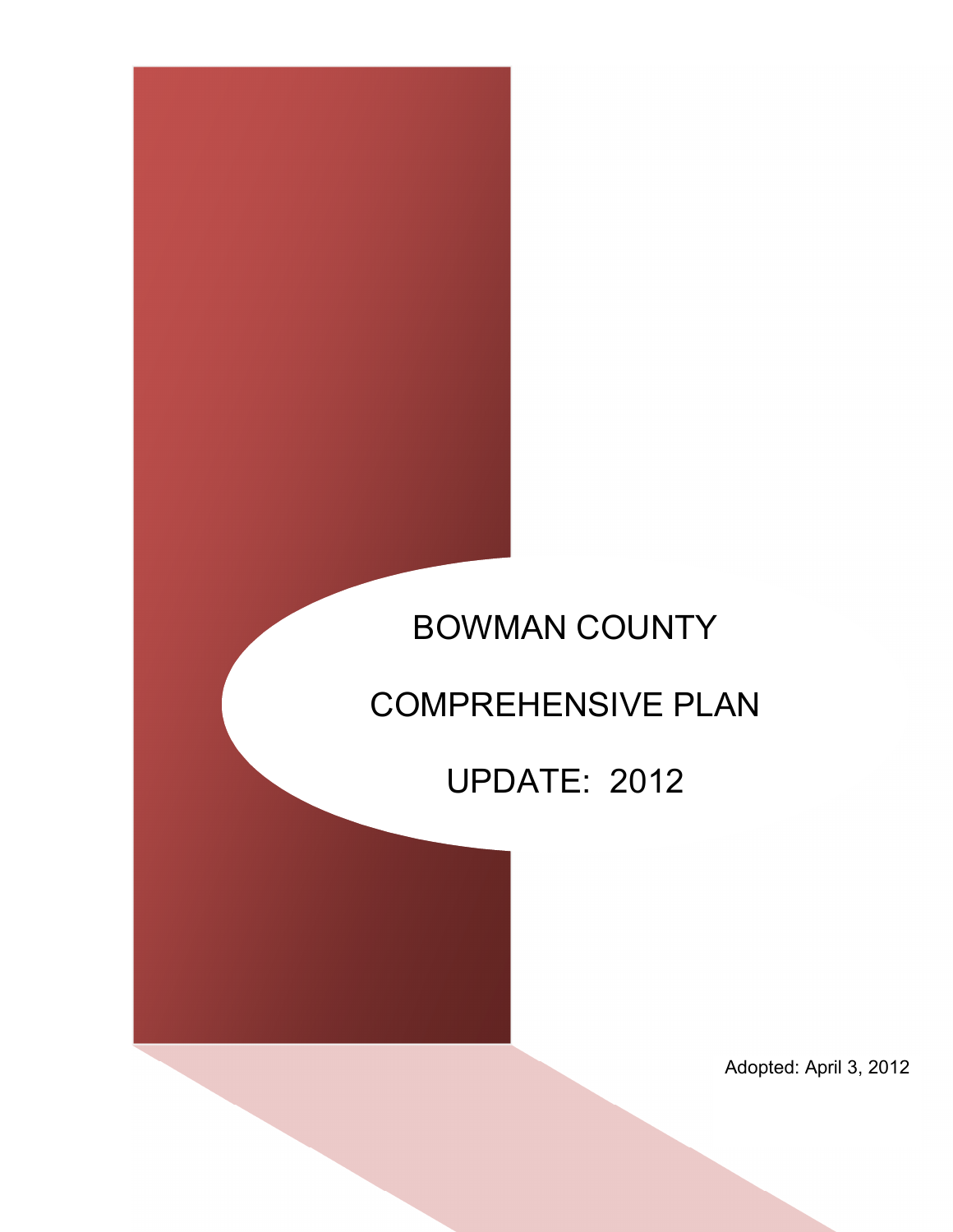## **TABLE OF CONTENTS**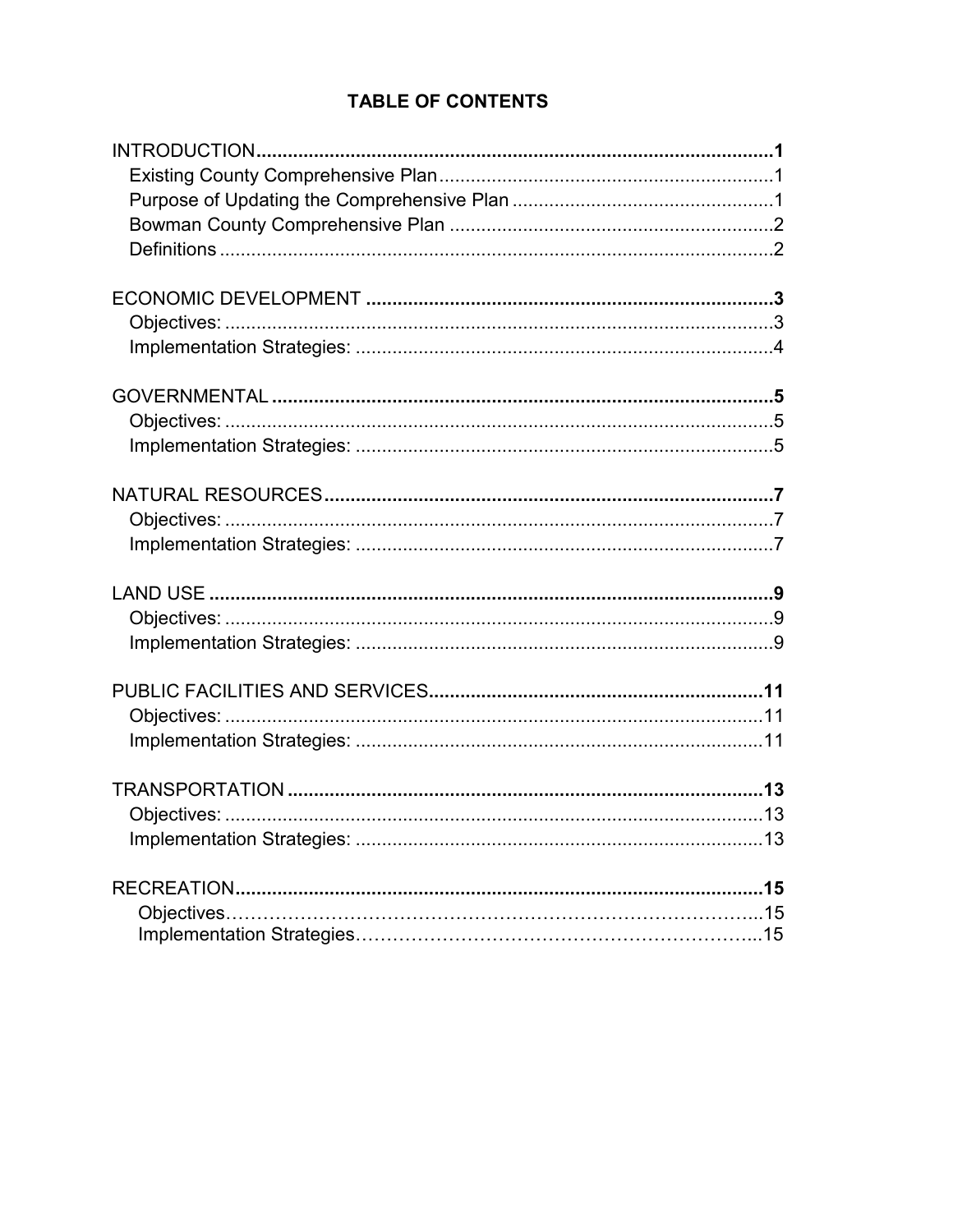# **INTRODUCTION**

### **Existing County Comprehensive Plan**

Bowman County has been guided by a comprehensive plan entitled the Bowman County Comprehensive Plan since 1996. During this sixteen (16) year period the county avoided a significant population decline that other rural areas of North Dakota experienced. The county is now confronted with growth and development issues in the agriculture and energy sectors. The increased scrutiny of the cost of public services, changing economic trends, growing concern about the effects of land consumption, and energy development has resulted in a decision to update the Bowman County Comprehensive Plan.

## **Purpose of Updating the Comprehensive Plan**

Communities and counties make a decision to update their comprehensive plans for a variety of reasons. Typically, everything that is addressed in a comprehensive plan is meant to guide policy-makers in their decisions-making process with respect to the physical nature of the land in their jurisdiction, and the manner in which those decisions affect public services. Times change. The issues and values that once drove certain land use decisions may no longer be valid and new issues and community values become more prominent. When county leaders make a decision to update a comprehensive plan, they are acknowledging these changes and are laying the groundwork to take advantage of new opportunities to guide the future of their county. The reasons for updating the Bowman County Comprehensive Plan have been identified as follows:

- Effectively plan for and manage growth
- Efficient use of public lands
- Retain the viability of agricultural activities
- Promote economic vitality and growth
- Identify, preserve, and promote the wise use of natural resources
- Protect and enhance the environment
- Promote recreational opportunities throughout the county
- Ensure consistency with other planning processes
- Ensure adequate provision of public facilities and services
- Preserve historic, cultural, and archaeological resources
- Promote fiscal responsibility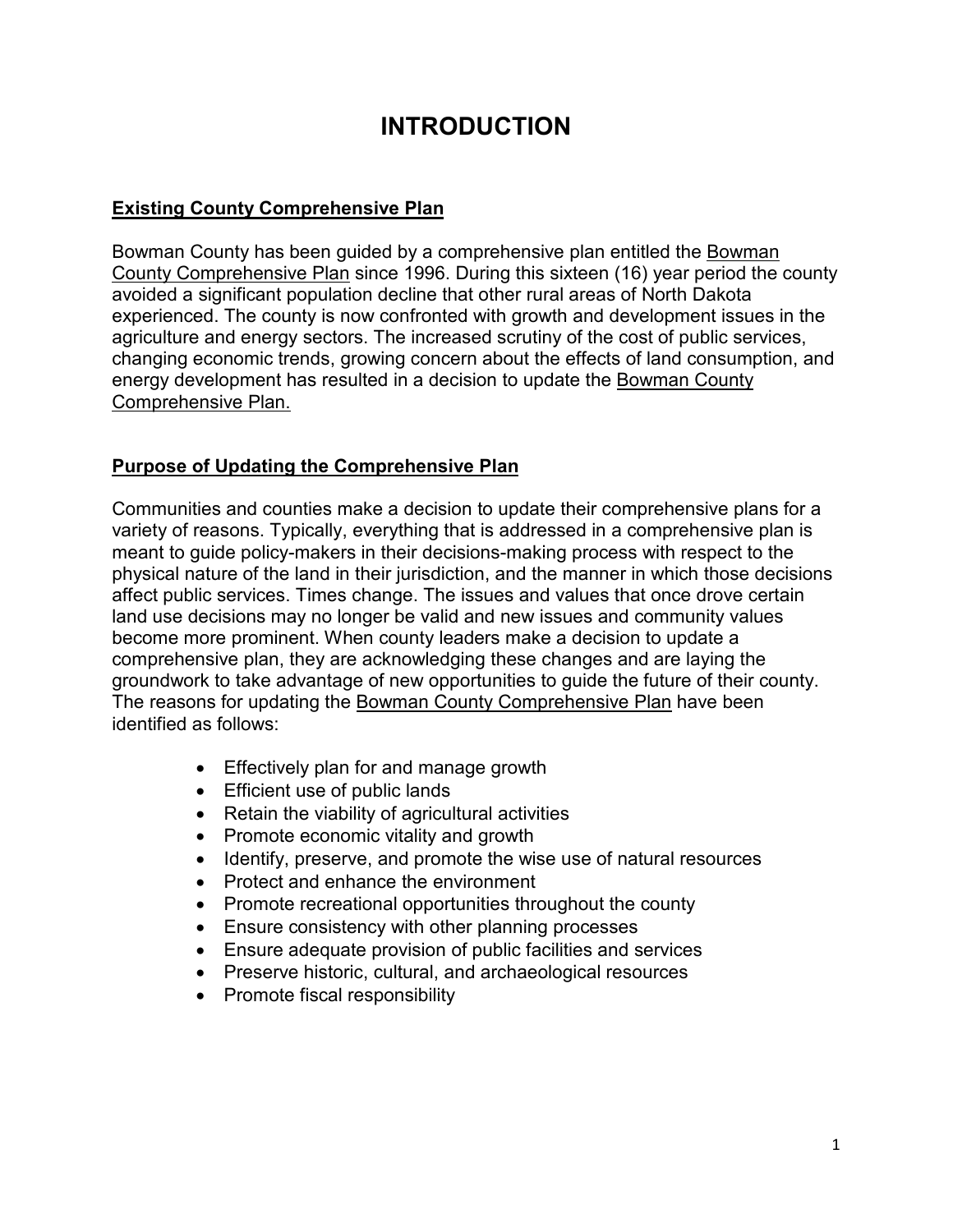#### **Bowman County Comprehensive Plan**

A comprehensive plan serves as a basis for making decisions on long-range development. It indicates in a general way the thoughts the people and local decisionmakers have about their county and its communities and the way they want to develop over the next years. It is not a binding document, but rather an ongoing process designed to be flexible and dynamic – subject to periodic updating and changes as needs dictate.

The plan consist of two parts: Part I contains background information on the human, economic, and natural resources and land characteristics of the county or the cities; Part II presents the plan itself through a series of Goals, Objectives, and Implementation Strategies as recommended by the Bowman County Planning and Zoning Commission based on input received from the public and the conclusions of the various characteristics and problems as determined through an analysis of the background information and are subsequently adopted by the Board of County Commissioners.

### **Definitions**

- **Goal:** Broad general concept that an individual, a community, or a society wishes to attain in the future.
- **Objective:** A more specific, measurable step to be taken toward achieving a goal.
- **Implementation Strategies:** (Policies) A particular and coordinated action which is designed to achieve the goal and objectives.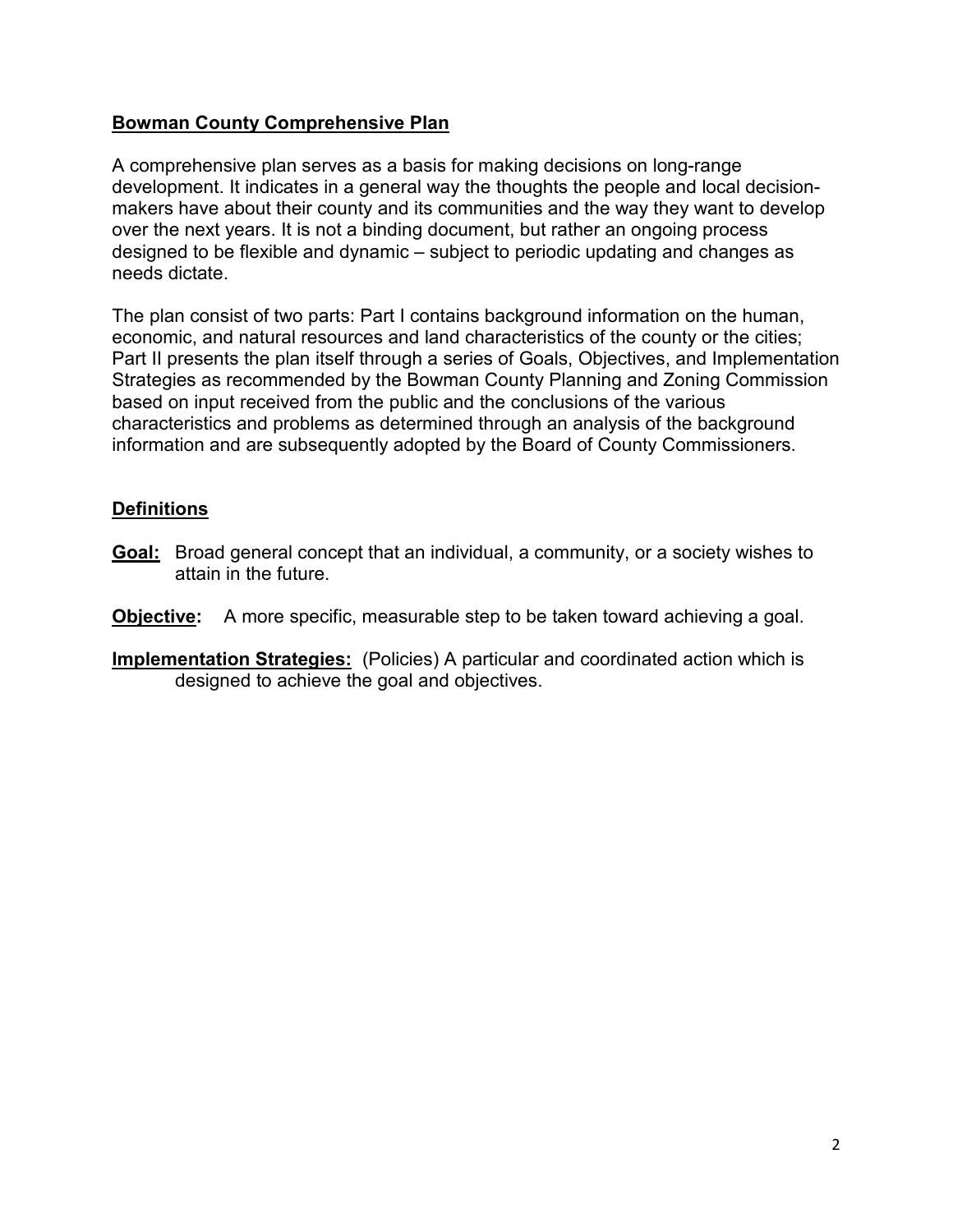#### **Vision**

Bowman County is located in the far southwestern corner of North Dakota, bordering both Montana and South Dakota. The county sits between the Theodore Roosevelt National Park and badlands to the north and the Black Hills of South Dakota to the south. The County was settled by ranchers, farmers, and tradesmen in the 1890's and early 1900's. There are four incorporated communities within the County: Bowman, Gascoyne, Rhame, and Scranton. Agriculture traditionally has been and remains the backbone of the local economy.

The County experienced oil development in the 1980's and 1990's and is familiar with both the benefits and impacts resulting form such development. Bowman County is now on the threshold of a new phase of energy development with the potential for more extreme impacts than previously experienced. The challenge is to maintain the quality of place currently enjoyed by the residents while reaping the benefits as well as addressing the detriments of energy development. The County is focused on building new opportunities for the future.

This vision will be realized by initiatives in several areas including:

# **ECONOMIC DEVELOPMENT**

Health, schools, traffic, the environment, public service, economic growth are all affected by development decisions. Growth presents a tremendous opportunity for progress in Bowman County. At the same time growth pressures trigger a struggle to maintain farmland or natural landscapes, small town traditions, and rural character while still benefitting from development. Economic development focuses on:

- 1) Governmental policies and programs directed at elements of the economy expanding the economic base;
- 2) Policies and programs designed to provide high quality transportation systems, public safety, housing, health, and work-force training; and
- 3) Policies and programs directed at job creation and retention, higher wage levels, and real estate development.

**Goal:** Enhance and diversify Bowman County's economy.

### **Objectives:**

- A. Strive for a well-rounded, stable economic foundation for the county.
- B. Maintain a viable workforce for economic growth.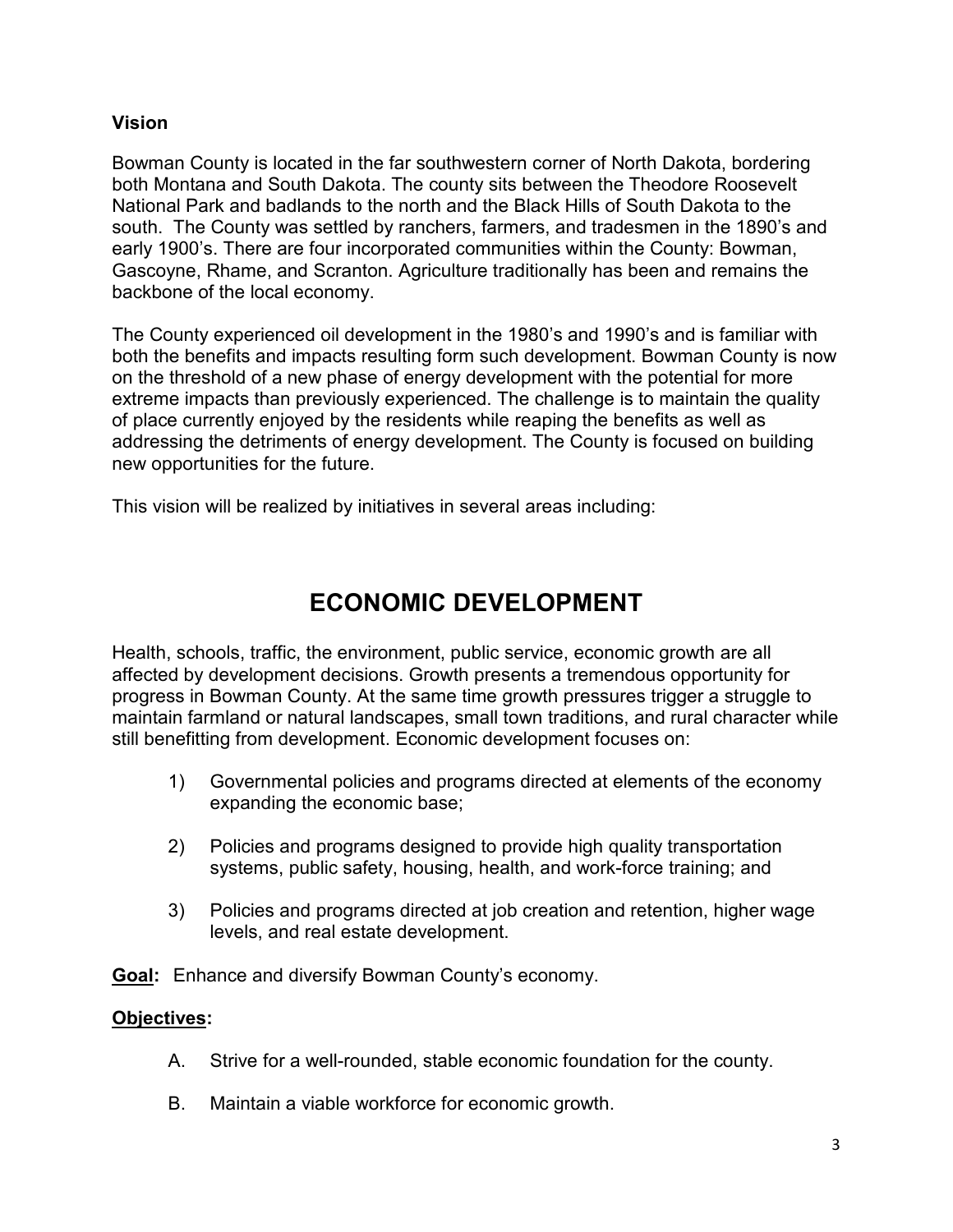- C. Preserve the importance of the agriculture sector in the county.
- D. Coordinate plans to ensure an adequate supply of industrial and commercial land in appropriate locations.

#### **Implementation Strategies:**

With respect to economic development, Bowman County adopts the following policies:

- 1) Bowman County supports collaborative planning efforts with all jurisdictions in the County and with economic development organizations directed at identifying the need for future commercial/industrial land.
- 2) Bowman County supports efforts made toward sustainable economic development that results in good stewardship of natural resources.
- 3) Bowman County supports economic development efforts that result in a majority of living wage jobs.
- 4) Bowman County supports the land use and zoning designation of an adequate supply of commercial and industrial land as needed to attract quality business and industrial development within the County. In particular this type of growth should be directed to areas adjacent to Bowman, Gascoyne, Rhame, and Scranton along the US Highway 12 corridor.
- 5) Bowman County supports efforts to promote tourism and the county's recreational potential.
- 6) Bowman County supports research, processing and utilization of agricultural products and by-products.
- 7) Bowman County supports and promotes the ideal of the family farm.
- 8) Encourage workforce development and training efforts.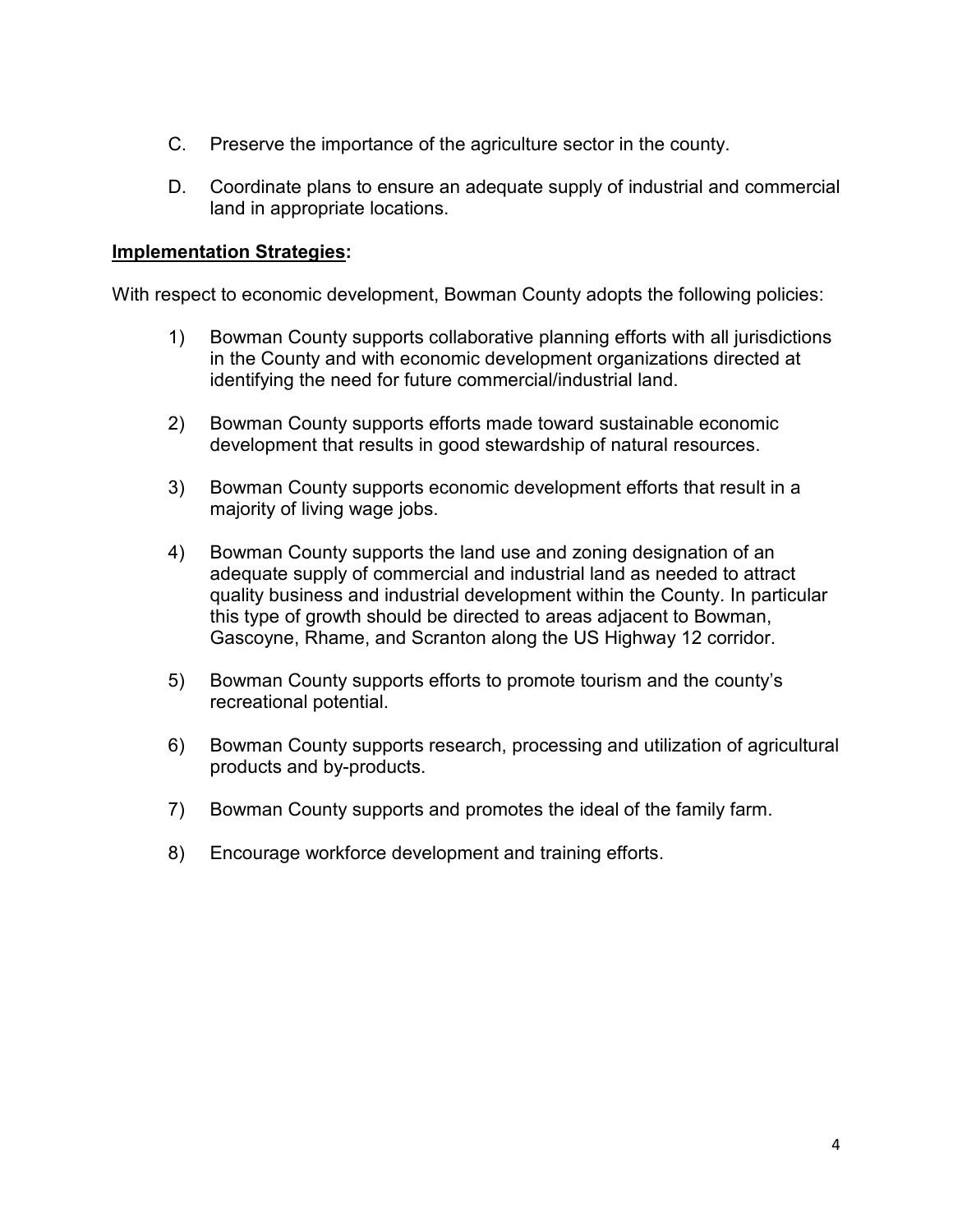# **GOVERNMENTAL**

While philosophies over time differ as to the role of government or the size of governmental administrative agencies, government on the county and local level, at a minimum, is charged with the task of providing for the health, safety, and welfare of the general public. As county government attempts reasonable management of beneficial growth, it must find a balance between the interest of industry, commerce, and the general public, while at the same time maintaining and protecting the rural character of the county.

Bowman County must establish governmental policies, practices, and priorities that protect the public health and welfare and balance the needs of both the public and growth interests.

**Goal:** Ensure efficient administration of county government for the betterment of Bowman County and its residents.

#### **Objectives:**

- A. Provide for improved levels of communication and coordination between the county and the cities within Bowman County.
- B. Provide for public involvement in the decision-making process.
- C. Provided for a cost-effective and efficient method of governmental administration and services.

### **Implementation Strategies:**

With respect to governmental administration, Bowman County adopts the following policies:

- 1) Bowman County supports coordination with state, federal and regional agencies, companies, and associations involved in energy development to ensure appropriate planning.
- 2) Bowman County supports working for the development of consistent and complementary zoning ordinances, subdivision regulations, annexation procedures, and extraterritorial jurisdictions between Bowman County and the cities within the county.
- 3) Bowman County supports proportionate and equitable increases in distribution of state oil/gas and coal severance taxes relative to the energy producing counties.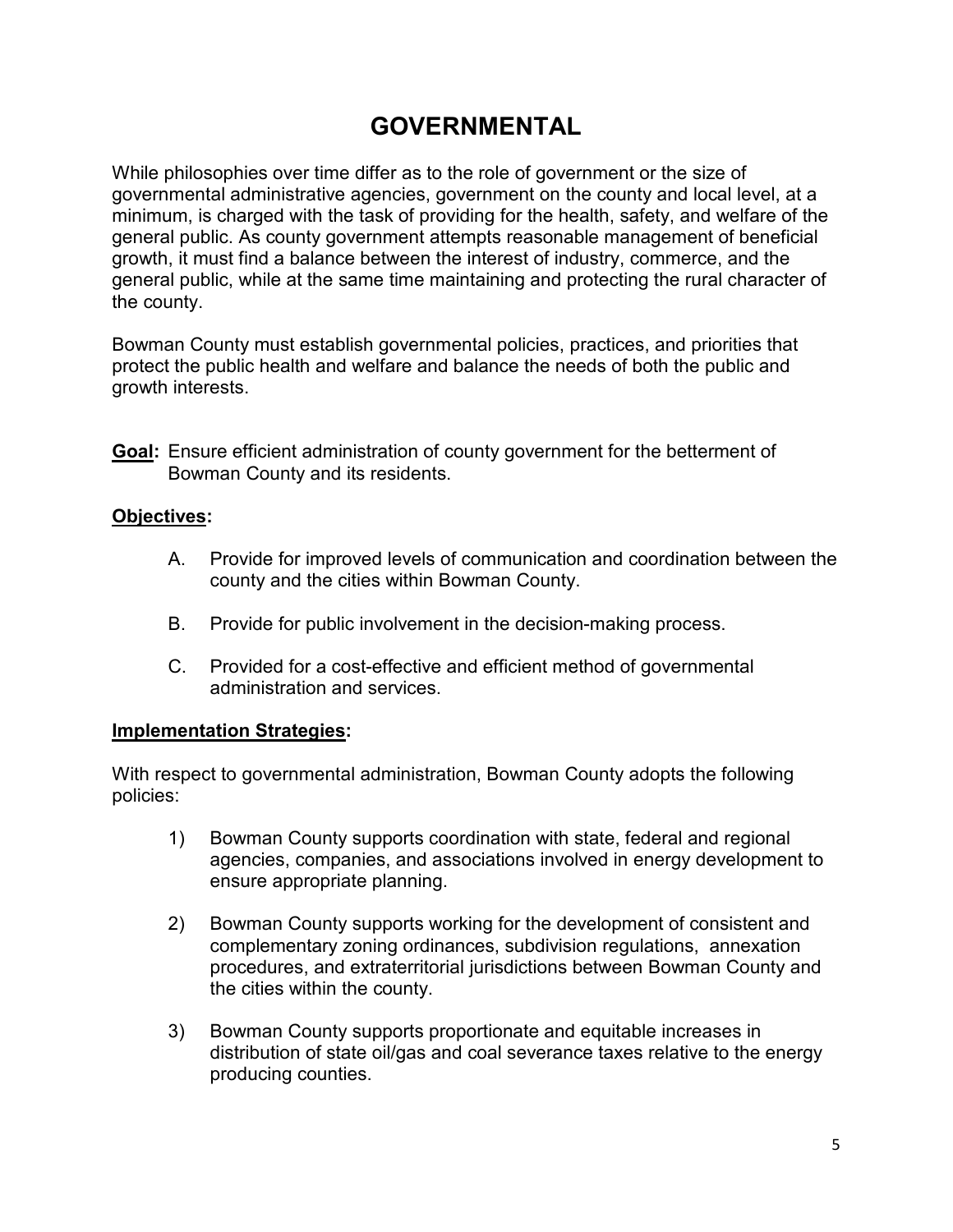- 4) Bowman County supports maintaining a close working relationship between the county and the communities.
- 5) Bowman County supports the cooperation, interaction, and communication on a regular basis with the neighboring county commissions of southwestern North Dakota.
- 6) Bowman County supports the periodic review of county codes and ordinances to ensure their current relevancy.
- 7) Bowman County supports the solicitation, consideration, and utilization of citizen input and suggestions when making public decisions.
- 8) Bowman County supports the use of Geographic Information System (GIS) technology and data analysis in the decision-making process where appropriate.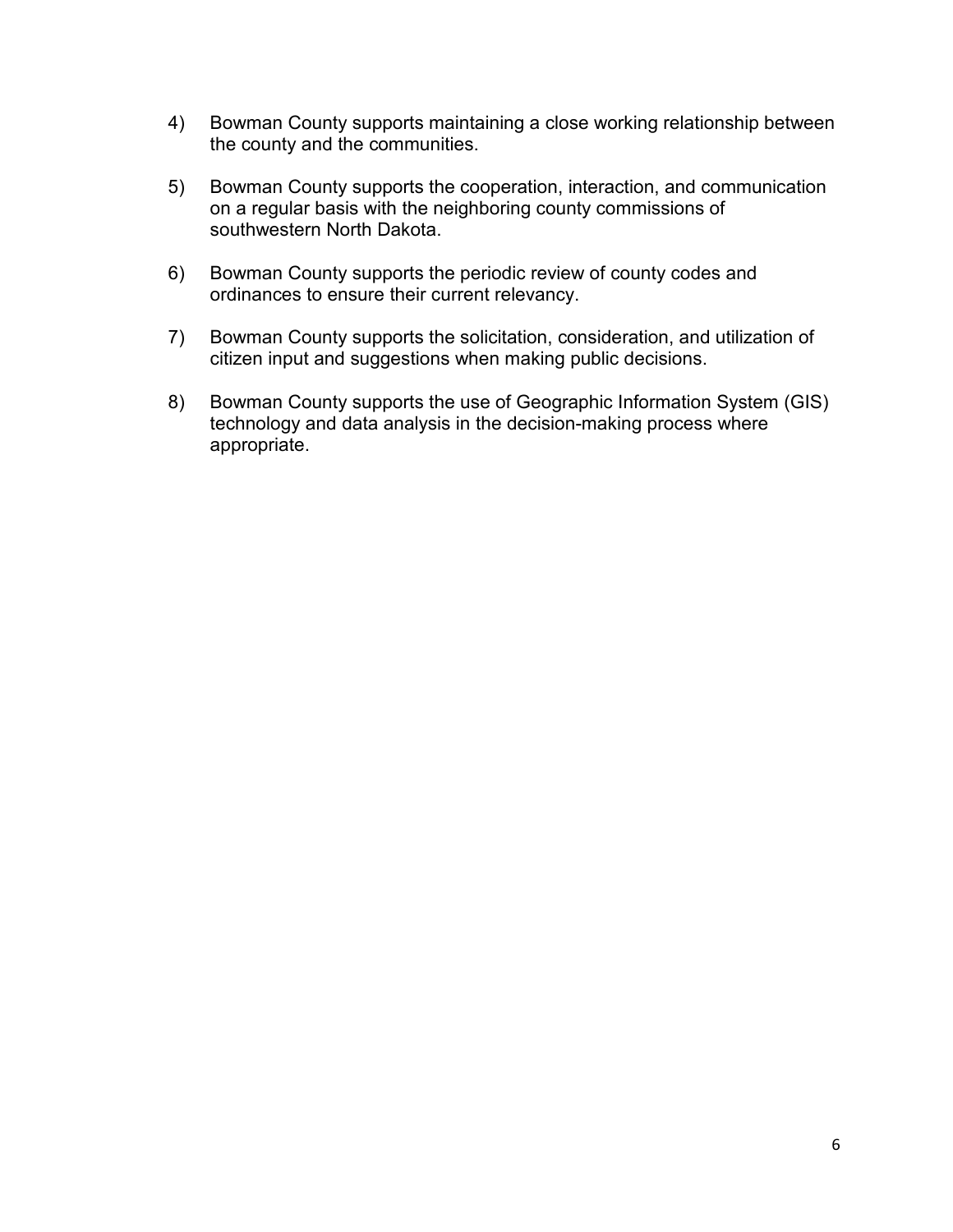# **NATURAL RESOURCES**

Bowman County is blessed with abundant natural resources – coal, oil, gas, wind, uranium – with current and the potential for future development. It also has a delicate watershed system and soils conducive to erosion. The stewardship of natural resources often results in polarized opinions. All acknowledge the need to protect our natural resources. Technologies need to be developed that meet human population and economic needs is such a manner that allows the environment to sustain and regenerate its resources.

**Goal:** Encourage the wise and proper use or development of the county's natural resources.

#### **Objectives:**

- A. Recognize the potentials and capabilities of the land and its uses, particularly in regard to natural resource development.
- B. Maintain Bowman County's clean and favorable environment.
- C. Discourage the misuse of productive agricultural land.
- D. Preserve adequate quantities and quality of ground and surface water supplies.

#### **Implementation Strategies:**

With respect to natural resource development and conservation, Bowman County adopts the following policies:

- 1) Bowman County supports the establishment and maintenance of county natural, recreational or historical preservation areas.
- 2) Bowman County supports proper planning for impacts resulting from coal, oil, natural gas, wind, uranium, or other natural resource development.
- 3) Bowman County supports the prohibition of mining activities within a two-mile radius of the jurisdictional limits of any incorporated city within the county.
- 4) Bowman County supports the preservation of open spaces and natural features in private and public developments.
- 5) Bowman County supports the identification of and protection of available and potential sources of surface and groundwater.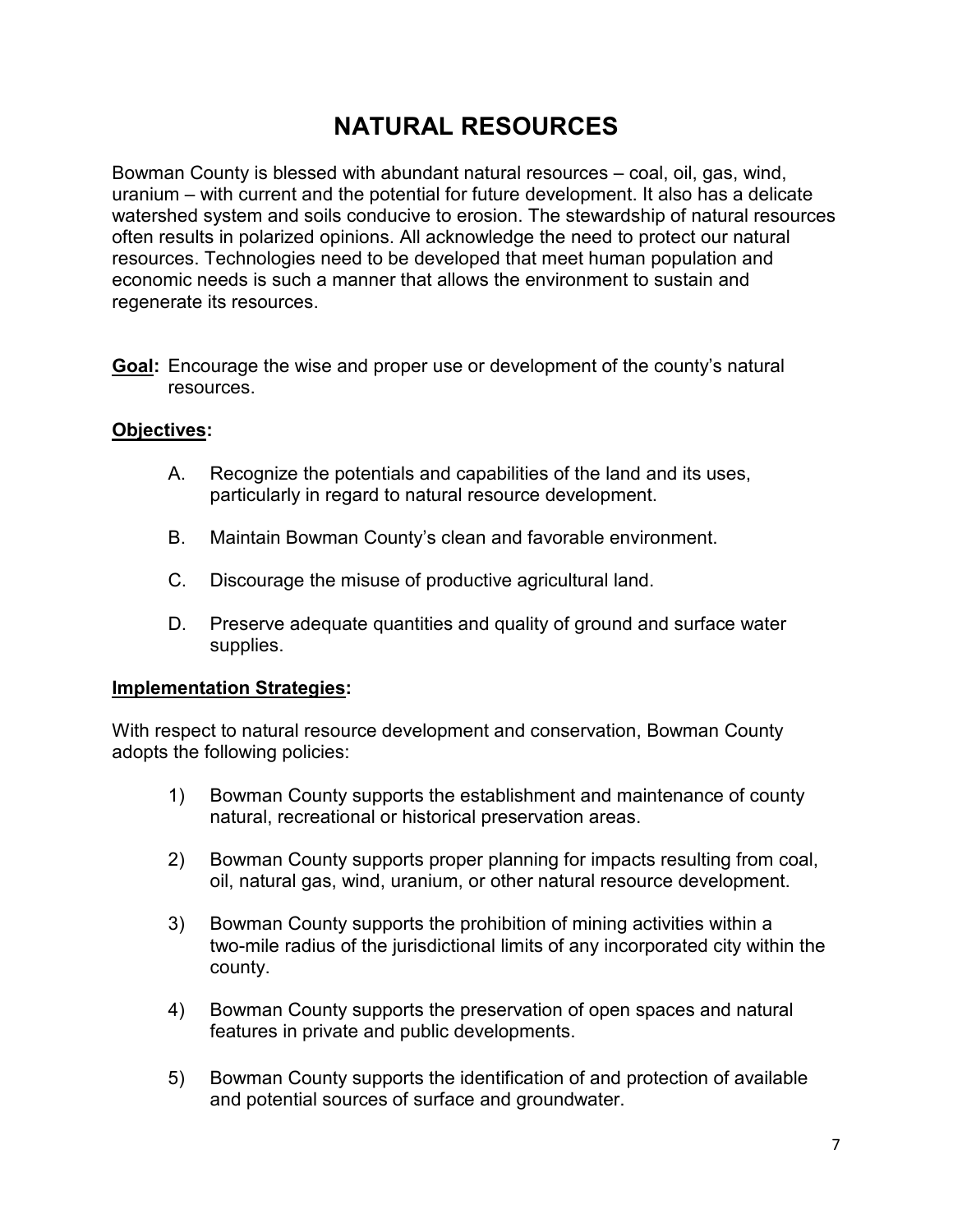- 6) Bowman County supports coordination with the Bowman County Water Resources District with respect to drainage issues and new development.
- 7) Bowman County supports the identification of prime and unique farmland locations.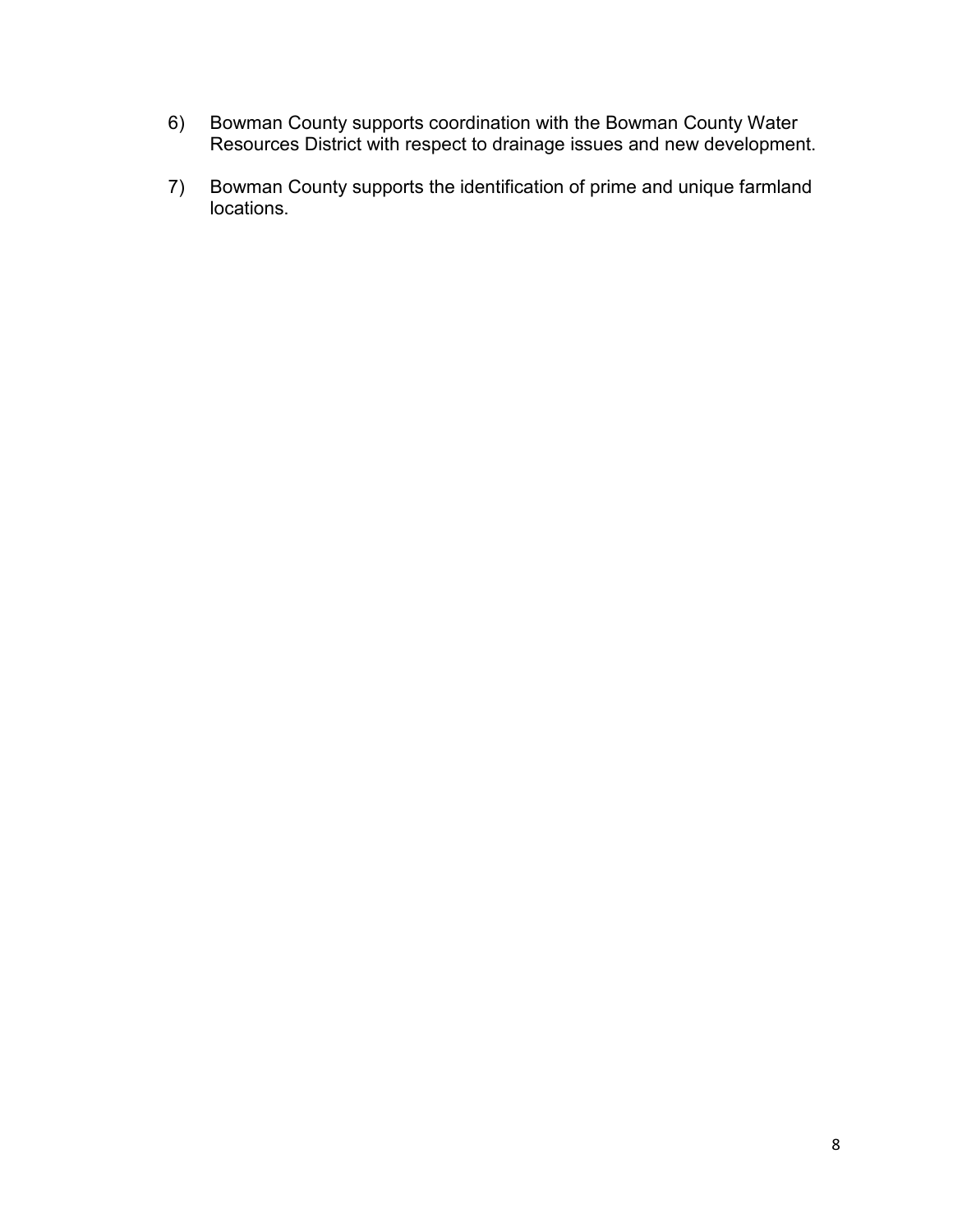# **LAND USE**

Planners strive to find the best and most efficient use of land. This goal is tempered by competing use values. Bowman County has a diversified economy. Agriculture has historically played a dominant role in the local economy. Multiple generations of families have owned and operated the land. Any land use plan must take into account this rural heritage and the rural values it has fostered over the years. Cultural and historical resources as well as competing industrial and commercial demands must be considered in the development of any land use plan.

**Goal**: Assure that the use of land is properly planned and compatible with adjacent land uses.

### **Objectives:**

- A. Encourage the wise use of agricultural land.
- B. Strive to protect the agricultural integrity of rural areas.
- C. Ensure orderly and desirable energy development.
- D. Provide for proper growth management practices.
- E. Avoid conflicts between land uses.

### **Implementation Strategies:**

With respect to land uses, Bowman County adopts the following policies:

- 1) Bowman County supports prohibition of non-agricultural uses of floodplain areas.
- 2) Bowman County supports working toward uniform land use regulations.
- 3) Bowman County supports ensuring that lot or subdivision development programs do not create runoff, siltation, dust, odor, or conflicting uses for adjacent property owners.
- 4) Bowman County supports the establishment of rural subdivisions in accessible, easy-to-service areas.
- 5) Bowman County supports the utilization of defined growth management sectors and procedures within the county for planning and decision-making purposes.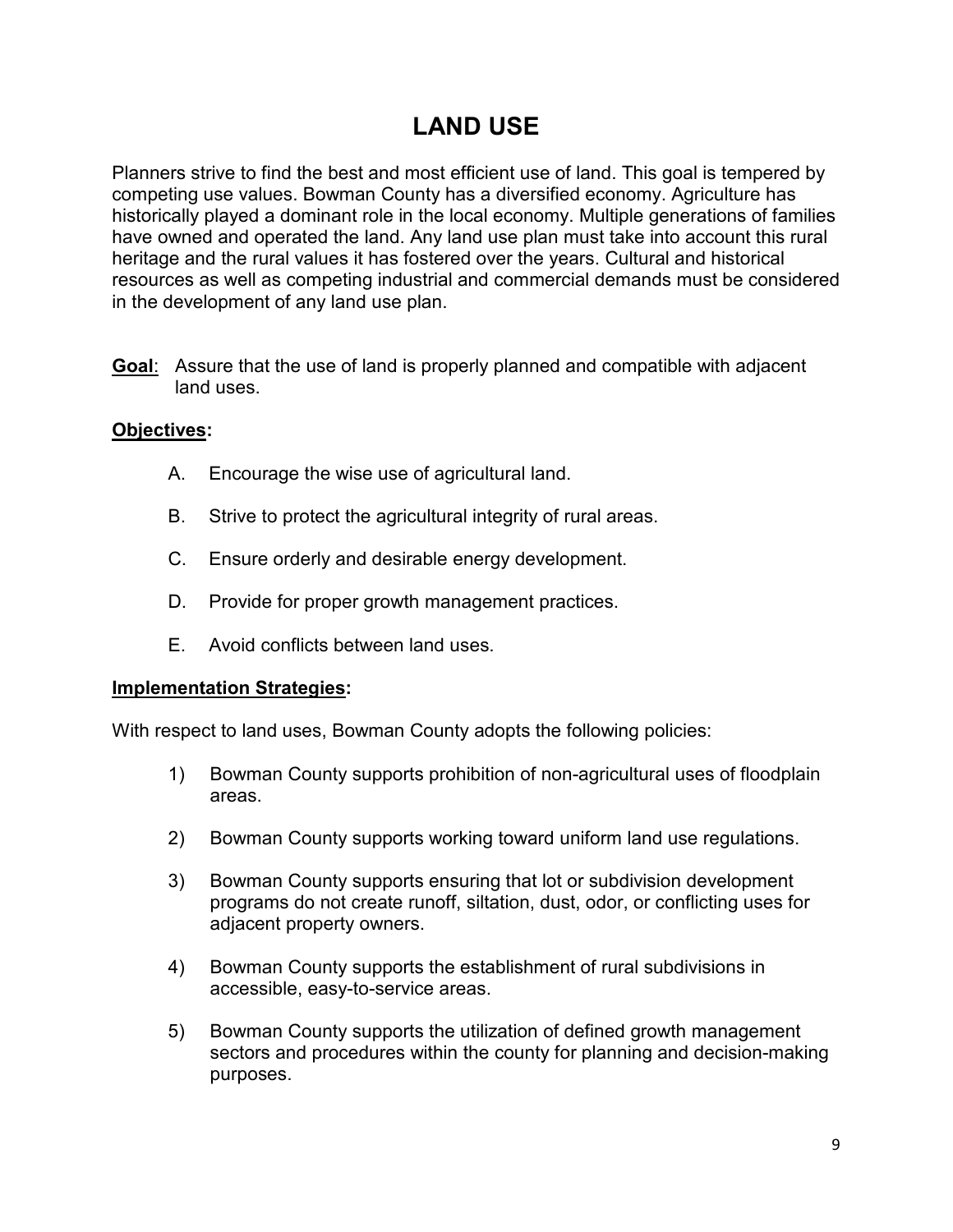- 6) Bowman County supports the prohibition of residential or commercial subdivisions on problem soils areas.
- 7) Bowman County supports the use of existing utility corridors and discouraging developments that are not readily accessible to utility services.
- 8) Bowman County supports subdivision designs that are compatible with the environmental characteristics of the site, as well as complement the location.
- 9) Bowman County supports evaluating the need for providing separate areas for mixed housing types.
- 10) Bowman County supports ensuring that adequate water and waste disposal is available prior to subdivision approval.
- 11) Bowman County supports avoiding strip development or activities that encourage strip developments.
- 12) Bowman County supports the prohibition of uses that depreciate land values of adjacent properties.
- 13) Bowman County supports the development of standards for the construction of and maintenance of roads in subdivision developments.
- 14) Bowman County supports and encourages housing developments on sites in or adjoining the County's existing cities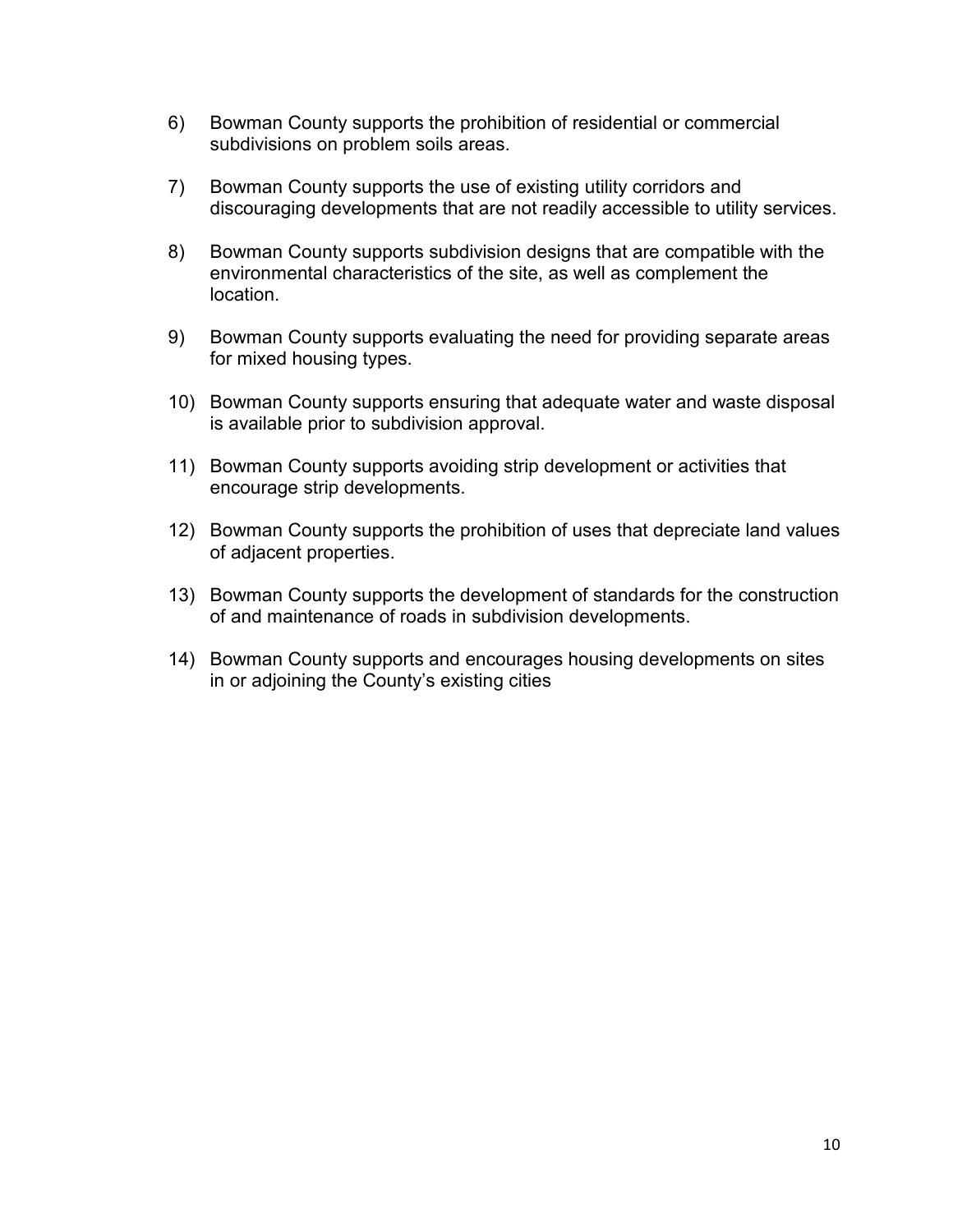# **PUBLIC FACILITIES AND SERVICES**

County government is charged with the task of providing services and facilities for public use. These benefits are designed to protect the general health and welfare of the citizenry and to improve the general quality of life. Bowman County is experiencing significant development in unincorporated areas. This presents concerns not only of whether the county is capable of meeting new demands but that the cost of providing these services often exceed the revenue generated from taxes and fees in these areas. Public services and facilities as a minimum involve law enforcement, ambulance services, fire protection services and road maintenance.

**Goal:** Plan, develop, provide and maintain adequate and efficient public facilities and services.

### **Objectives:**

- A. Keep abreast of financial and physical needs and changes throughout the county.
- B. Improve the efficiency and effectiveness of county operations and services.
- C. Ensure safe and healthy living conditions for the residents of the county.
- D. Provide a means by which the county and its cities can direct future growth and development.

#### **Implementation Strategies:**

With respect to the county's needs for public facilities and service, Bowman County adopts the following policies:

- 1) Bowman County supports examining the feasibility of combining city and county governmental services and facilities through intergovernmental cooperation and joint-exercise-of-powers agreements for cooperative ventures, thus avoiding duplication of services and facilities and minimizing tax expenditures.
- 2) Bowman County supports ensuring that the costs of additional services and facilities are equitably distributed among actual users, developers, and beneficiaries without undue stress upon general taxpayers.
- 3) Bowman County supports the continual update of departmental manpower and equipment needs assessments, priorities, fiscal impact analysis and capital improvement programs.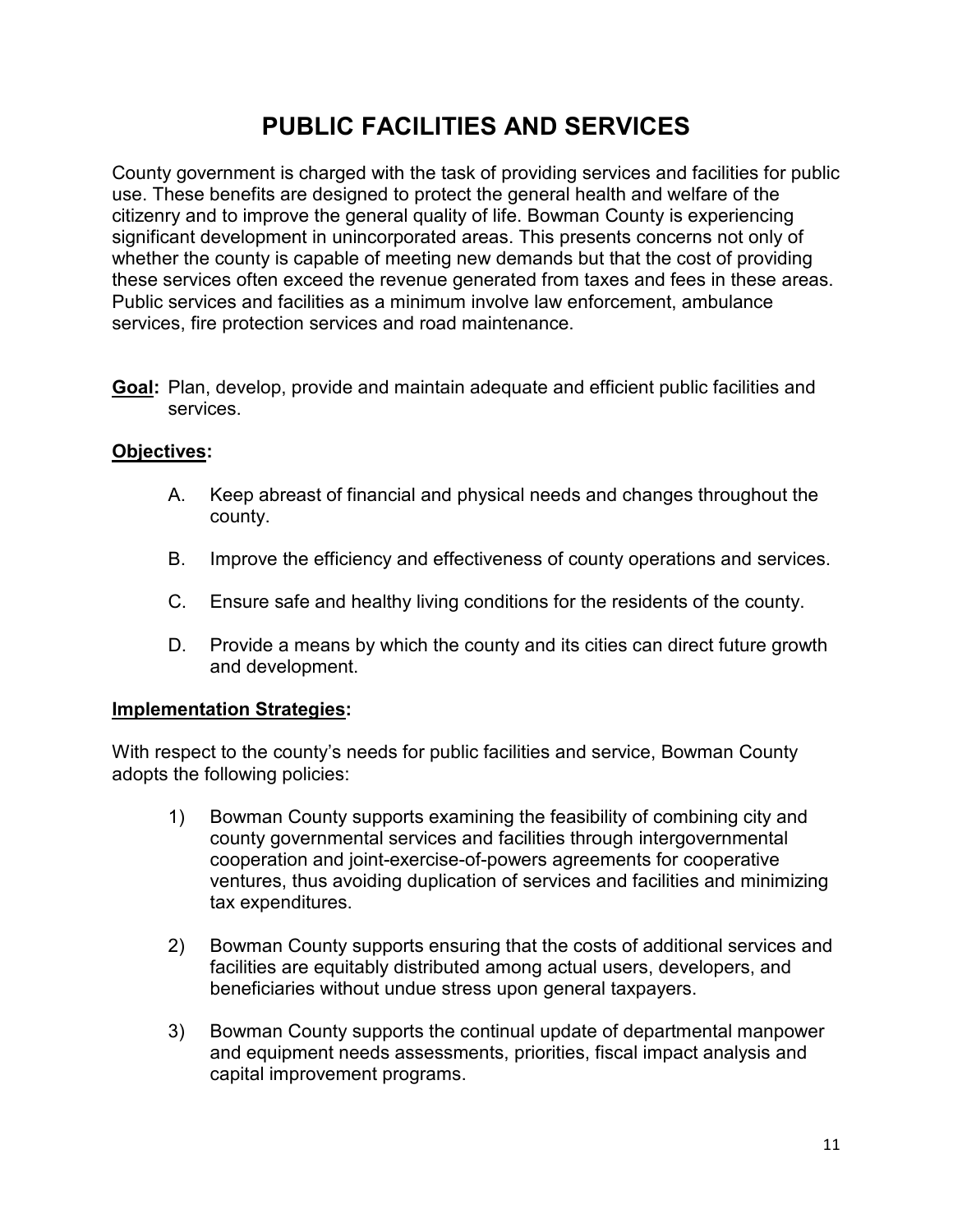- 4) Bowman County supports providing adequate law enforcement services and equipment throughout the county.
- 5) Bowman County supports providing for the needs of the county's senior citizen population.
- 6) Bowman County supports providing adequate emergency services throughout the county and training for emergency medical and para-medical personnel.
- 7) Bowman County supports ensuring that social service programs are available and managed in a cost-effective manner.
- 8) Bowman County supports the sustainability of adequate medical facilities within the county.
- 9) Bowman County supports the use of a county-wide Geographic Information System (GIS) incorporating all jurisdictions.
- 10) Bowman County supports upgrading its current website for the use and benefit of the citizens of the county and to take advantage of technological advances for information dissemination.
- 11) Bowman County supports the establishment and maintenance of an address identification system adequate for emergency response purposes.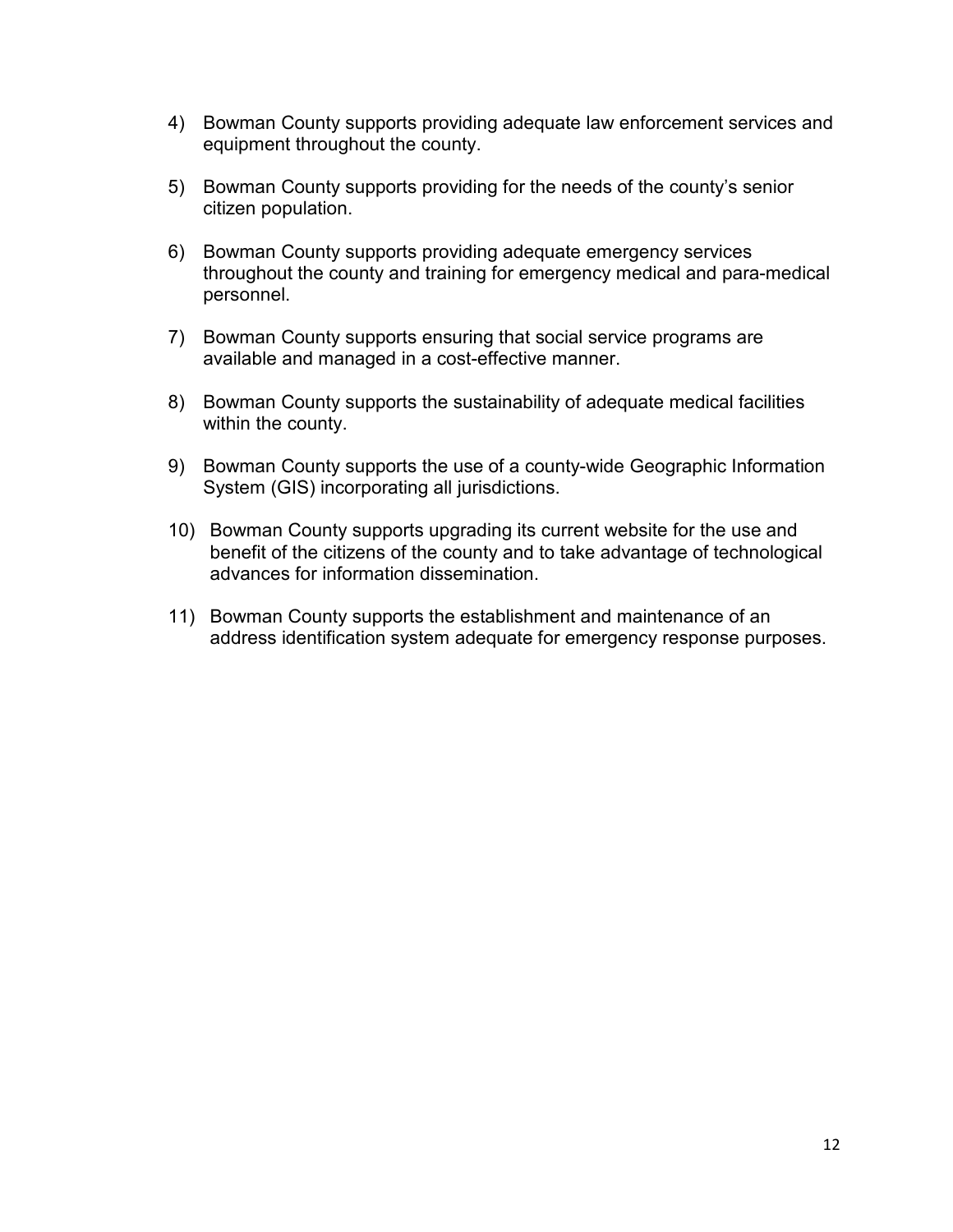# **TRANSPORTATION**

An adequate transportation system is essential to the continued economic growth and development in Bowman County. This is the case both for agricultural and commercial interests. Bowman County currently enjoys vehicular, truck, train, bus and air services. Energy development impacts tend to stress the county's transportation systems and networks.

**Goal:** Provide and maintain an adequate transportation system within Bowman County.

#### **Objectives:**

- A. Provide reliable routes for the transfer of agricultural products from farms to markets.
- B. Integrate county road improvements with land use needs and public service areas.
- C. Ensure the long-term viability of air, truck, bus, and rail services in the county.

#### **Implementation Strategies:**

- 1) Bowman County supports ensuring access by county residents to necessary facilities, services, and public transportation systems.
- 2) Bowman County supports developing a road improvement and bridge replacement program.
- 3) Bowman County supports developing a preferred heavy traffic road network by cataloging and posting roads by weight limits.
- 4) Bowman County supports the use of low water crossings as an alternative to over-designed bridges and structures where appropriate.
- 5) Bowman County supports a regular assessment of the rural roads system to determine maintenance scheduling and road access needs.
- 6) Bowman County supports establishing and implementing right of way needs for future roadway network improvements.
- 7) Bowman County supports locating rural subdivisions in areas presently serviced by arterial roads and which can accommodate the additional traffic load.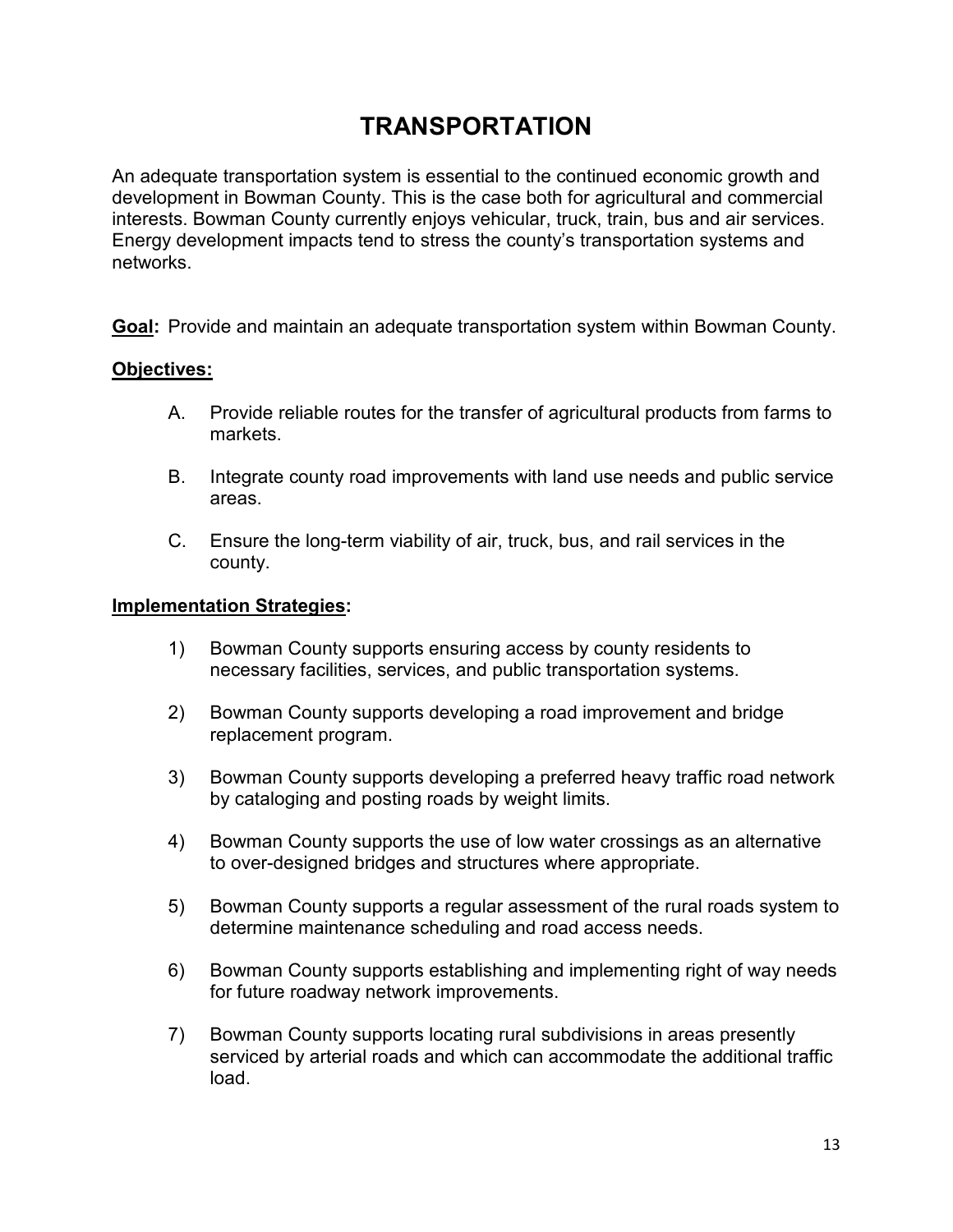- 8) Bowman County supports the prohibition of non-farm development from being placed in a location that does not have a paved road or highway as its primary route of access to the development's local street system.
- 9) Bowman County supports updating the county's subdivision regulations to establish requirements for developer financing of paving access roads between the paved highway system and the local streets within the development.
- 10) Bowman County supports the development of new airport facilities.